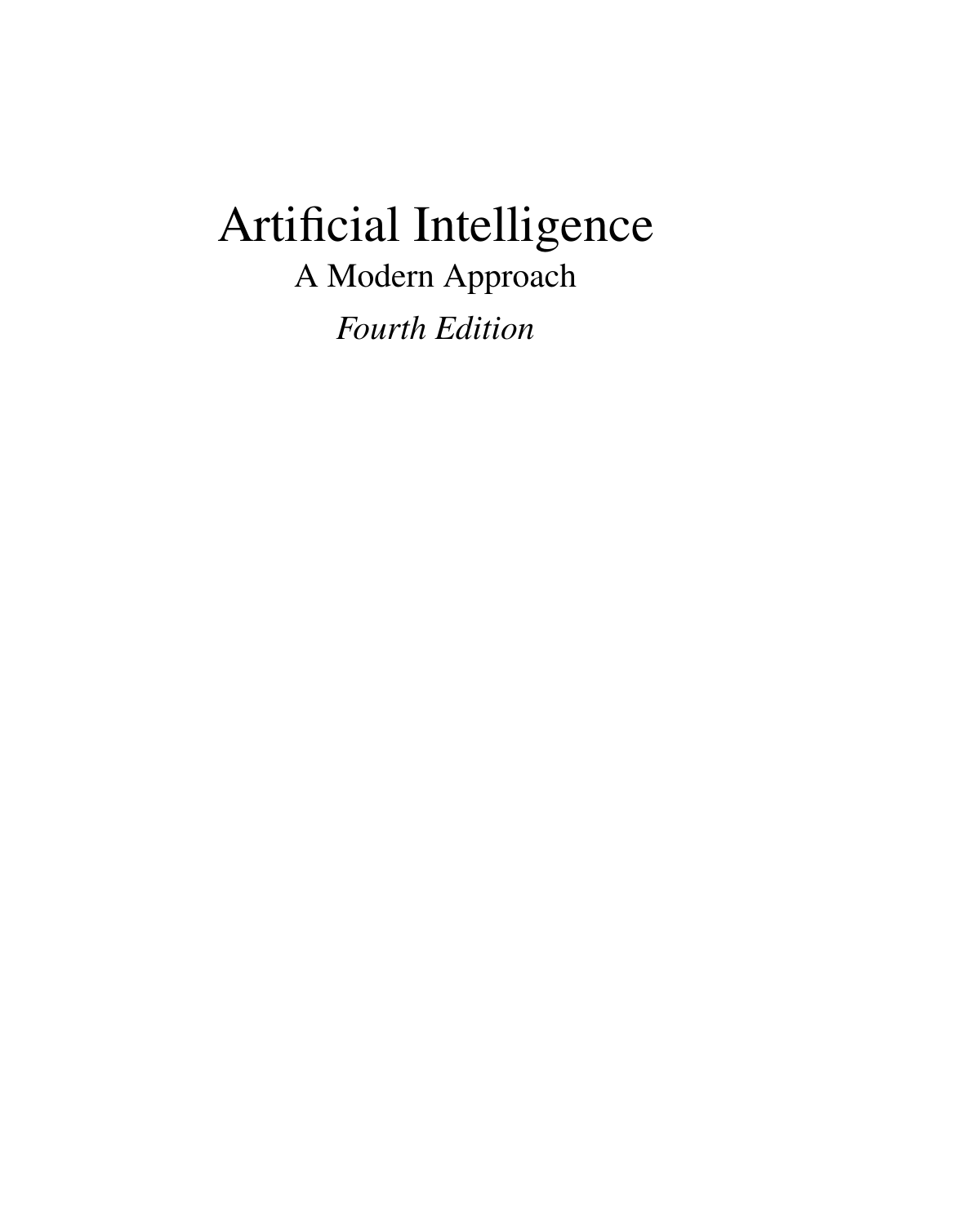

GRAHAM ANSI *Common Lisp*

FORSYTH & PONCE *Computer Vision: A Modern Approach, 2nd ed.* JURAFSKY & MARTIN *Speech and Language Processing, 2nd ed.* NEAPOLITAN *Learning Bayesian Networks* RUSSELL & NORVIG *Artificial Intelligence: A Modern Approach, 4th ed.*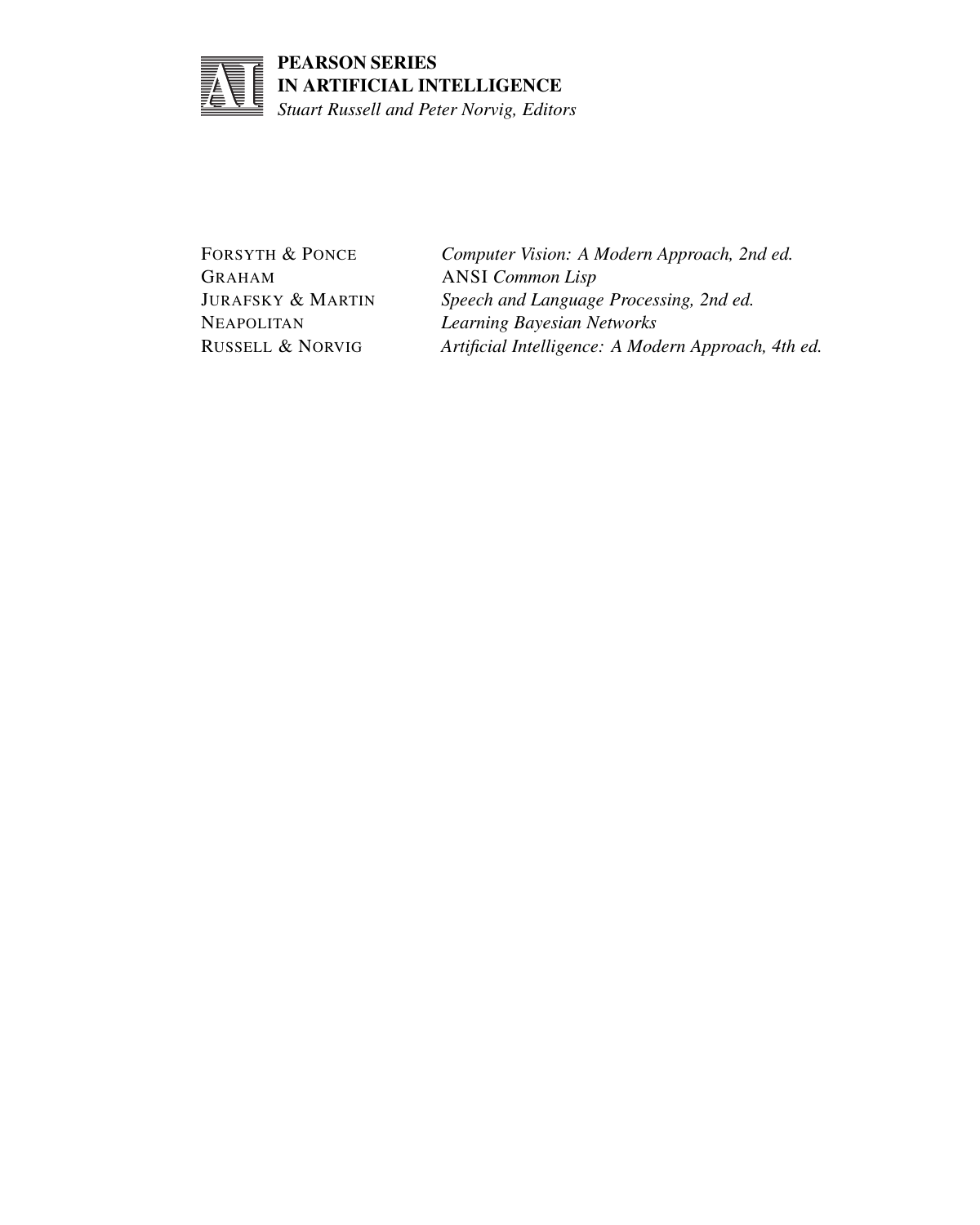# Artificial Intelligence A Modern Approach *Fourth Edition*

Stuart J. Russell and Peter Norvig

*Contributing writers*: Ming-Wei Chang Jacob Devlin Anca Dragan David Forsyth Ian Goodfellow Jitendra M. Malik Vikash Mansinghka Judea Pearl Michael Wooldridge

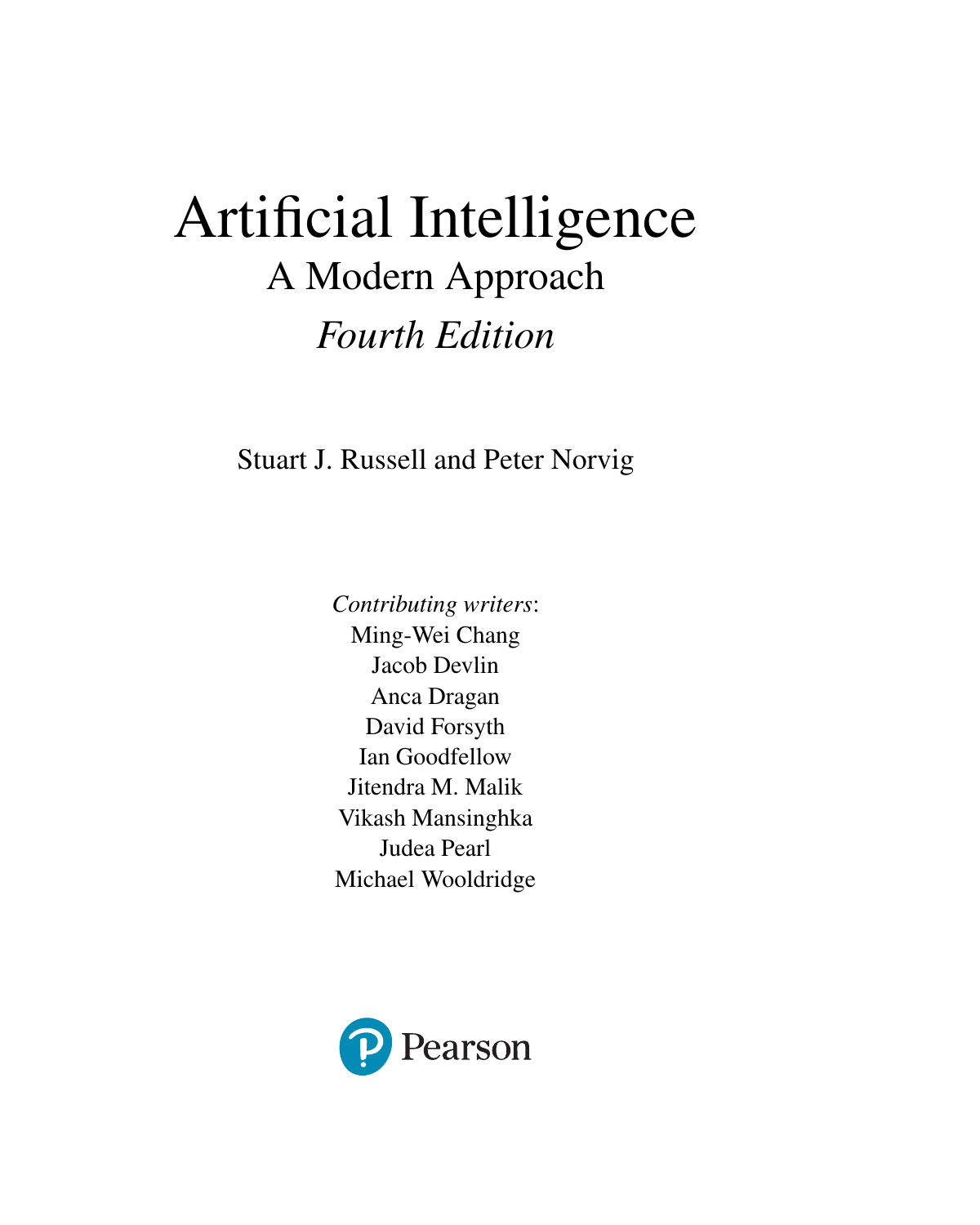Copyright © 2021, 2010, 2003 by Pearson Education, Inc. or its affiliates, 221 River Street, Hoboken, NJ 07030. All Rights Reserved. Manufactured in the United States of America. This publication is protected by copyright, and permission should be obtained from the publisher prior to any prohibited reproduction, storage in a retrieval system, or transmission in any form or by any means, electronic, mechanical, photocopying, recording, or otherwise. For information regarding permissions, request forms, and the appropriate contacts within the Pearson Education Global Rights and Permissions department, please visit www.pearsoned.com/permissions/.

Acknowledgments of third-party content appear on the appropriate page within the text.

#### Cover Images:

Alan Turing – Science History Images/Alamy Stock Photo Statue of Aristotle – Panos Karas/Shutterstock Ada Lovelace – Pictorial Press Ltd/Alamy Stock Photo Autonomous cars – Andrey Suslov/Shutterstock Atlas Robot – Boston Dynamics, Inc. Berkeley Campanile and Golden Gate Bridge – Ben Chu/Shutterstock Background ghosted nodes – Eugene Sergeev/Alamy Stock Photo Chess board with chess figure – Titania/Shutterstock Mars Rover – Stocktrek Images, Inc./Alamy Stock Photo Kasparov – KATHY WILLENS/AP Images

PEARSON, ALWAYS LEARNING is an exclusive trademark owned by Pearson Education, Inc. or its affiliates in the U.S. and/or other countries.

Unless otherwise indicated herein, any third-party trademarks, logos, or icons that may appear in this work are the property of their respective owners, and any references to third-party trademarks, logos, icons, or other trade dress are for demonstrative or descriptive purposes only. Such references are not intended to imply any sponsorship, endorsement, authorization, or promotion of Pearson's products by the owners of such marks, or any relationship between the owner and Pearson Education, Inc., or its affiliates, authors, licensees, or distributors.

#### Library of Congress Cataloging-in-Publication Data

Names: Russell, Stuart J. (Stuart Jonathan), author. | Norvig, Peter, author. Title: Artificial intelligence : a modern approach / Stuart J. Russell and Peter Norvig. Description: Fourth edition. | Hoboken : Pearson, [2021] | Series: Pearson series in artificial intelligence | Includes bibliographical references and index. | Summary: "Updated edition of popular textbook on Artificial Intelligence."— Provided by publisher. Identifiers: LCCN 2019047498 | ISBN 9780134610993 (hardcover) Subjects: LCSH: Artificial intelligence. Classification: LCC Q335 .R86 2021 | DDC 006.3–dc23 LC record available at https://lccn.loc.gov/2019047498

#### **ScoutAutomatedPrintCode**

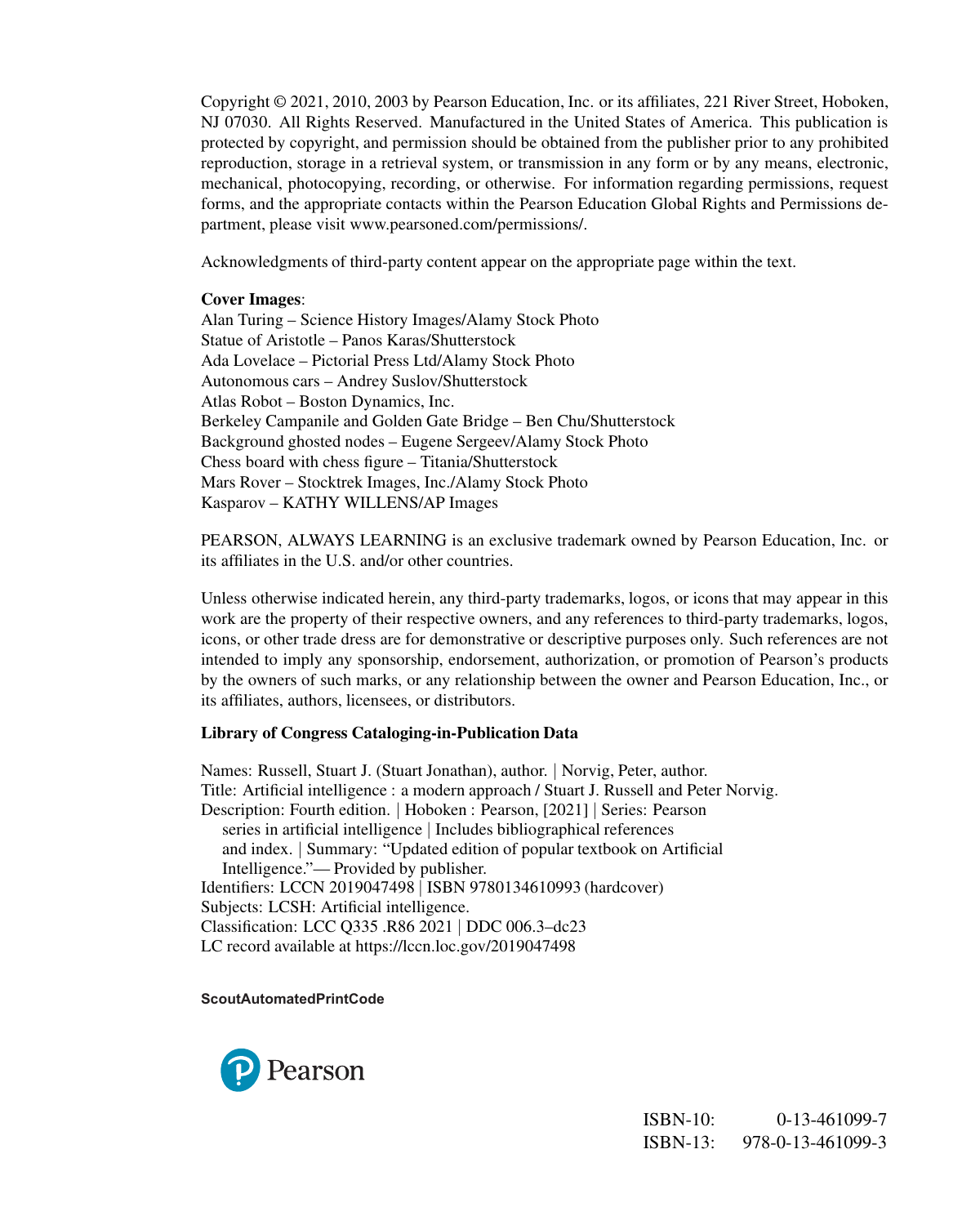*For Loy, Gordon, Lucy, George, and Isaac* — S.J.R.

*For Kris, Isabella, and Juliet* — P.N.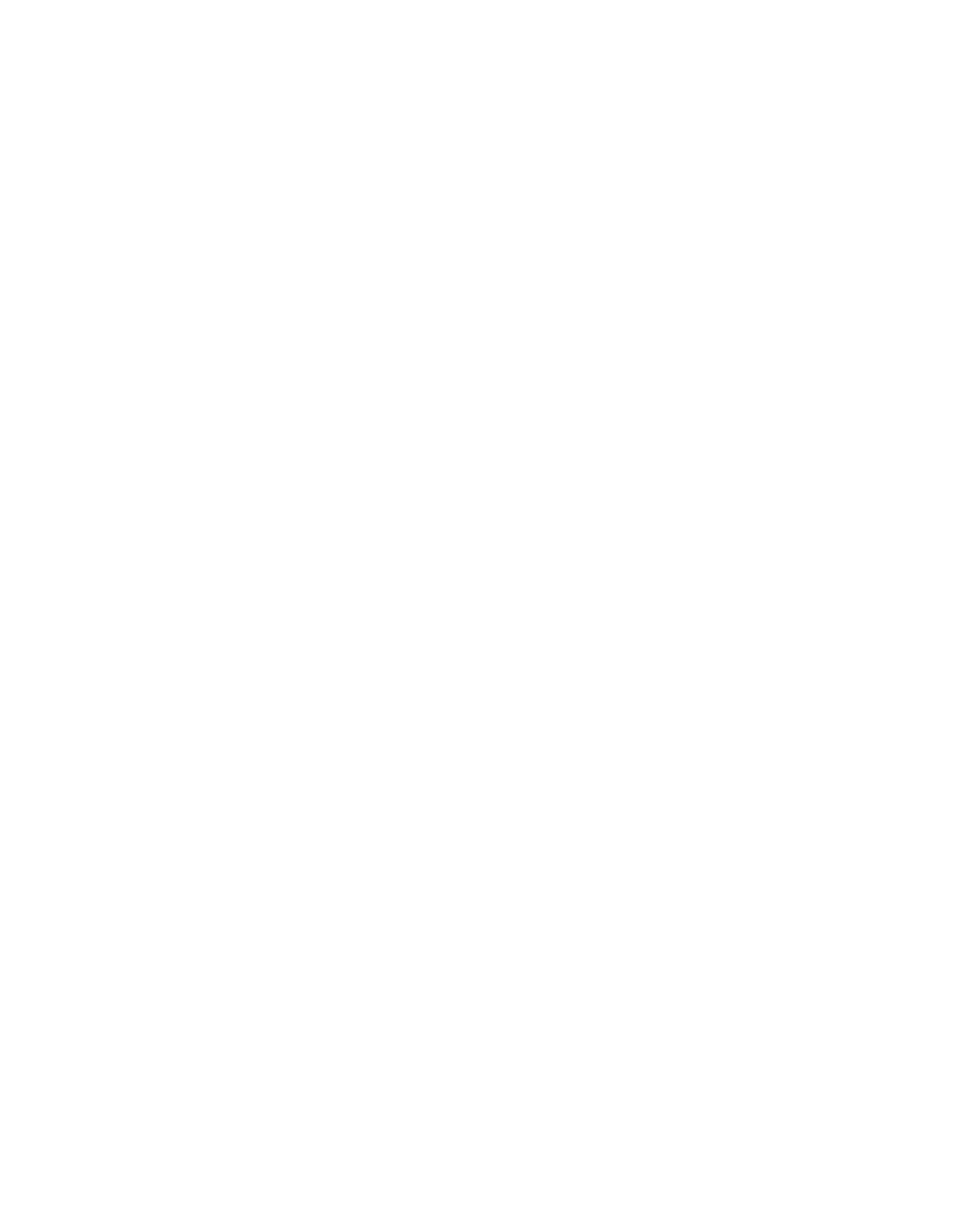## Preface

Artificial Intelligence (AI) is a big field, and this is a big book. We have tried to explore the full breadth of the field, which encompasses logic, probability, and continuous mathematics; perception, reasoning, learning, and action; fairness, trust, social good, and safety; and applications that range from microelectronic devices to robotic planetary explorers to online services with billions of users.

The subtitle of this book is "A Modern Approach." That means we have chosen to tell the story from a current perspective. We synthesize what is now known into a common framework, recasting early work using the ideas and terminology that are prevalent today. We apologize to those whose subfields are, as a result, less recognizable.

### New to this edition

This edition reflects the changes in AI since the last edition in 2010:

- We focus more on machine learning rather than hand-crafted knowledge engineering, due to the increased availability of data, computing resources, and new algorithms.
- Deep learning, probabilistic programming, and multiagent systems receive expanded coverage, each with their own chapter.
- The coverage of natural language understanding, robotics, and computer vision has been revised to reflect the impact of deep learning.
- The robotics chapter now includes robots that interact with humans and the application of reinforcement learning to robotics.
- Previously we defined the goal of AI as creating systems that try to maximize expected utility, where the specific utility information—the objective—is supplied by the human designers of the system. Now we no longer assume that the objective is fixed and known by the AI system; instead, the system may be uncertain about the true objectives of the humans on whose behalf it operates. It must learn what to maximize and must function appropriately even while uncertain about the objective.
- We increase coverage of the impact of AI on society, including the vital issues of ethics, fairness, trust, and safety.
- We have moved the exercises from the end of each chapter to an online site. This allows us to continuously add to, update, and improve the exercises, to meet the needs of instructors and to reflect advances in the field and in AI-related software tools.
- Overall, about 25% of the material in the book is brand new. The remaining 75% has been largely rewritten to present a more unified picture of the field. 22% of the citations in this edition are to works published after 2010.

## Overview of the book

The main unifying theme is the idea of an **intelligent agent**. We define AI as the study of agents that receive percepts from the environment and perform actions. Each such agent implements a function that maps percept sequences to actions, and we cover different ways to represent these functions, such as reactive agents, real-time planners, decision-theoretic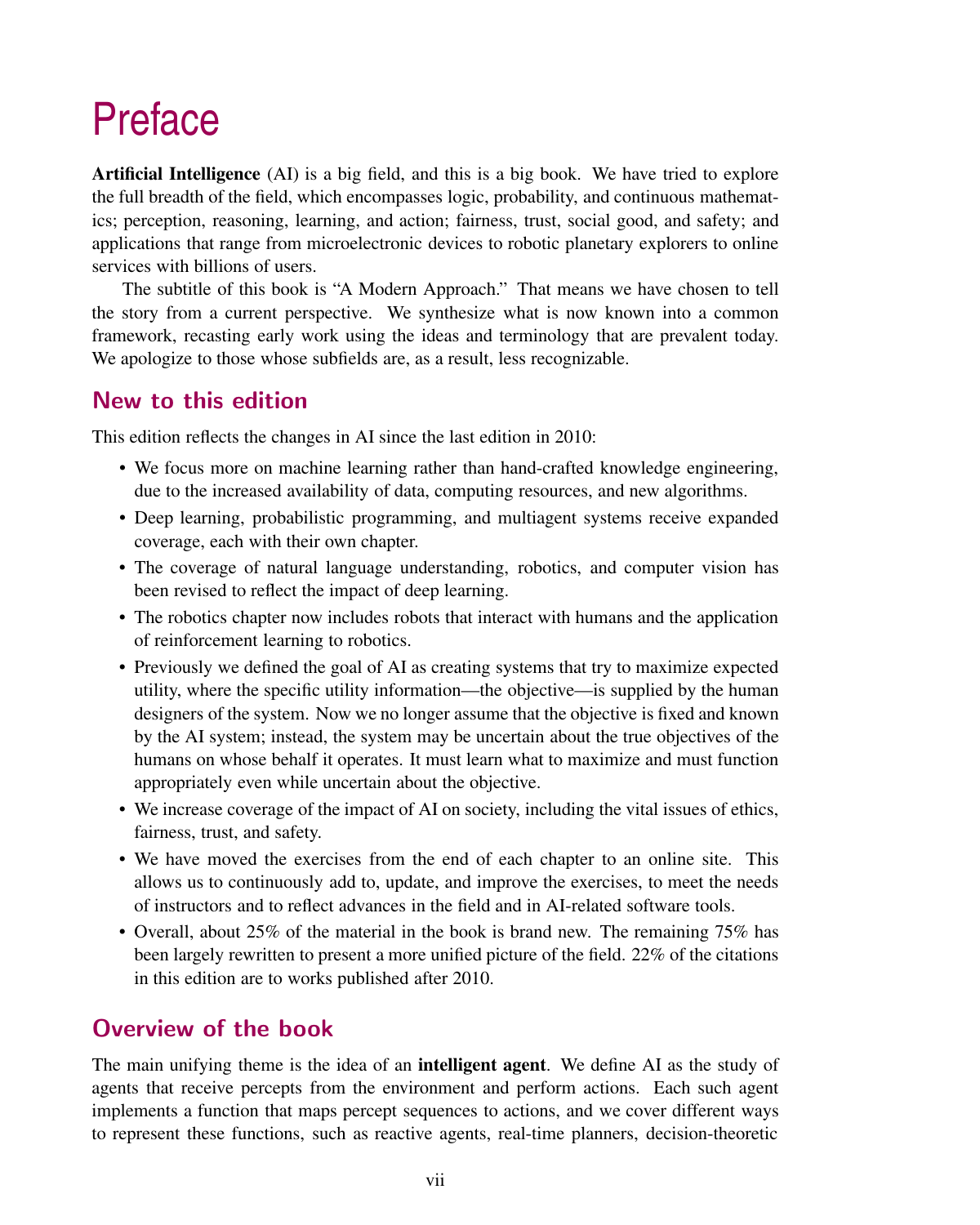systems, and deep learning systems. We emphasize learning both as a construction method for competent systems and as a way of extending the reach of the designer into unknown environments. We treat robotics and vision not as independently defined problems, but as occurring in the service of achieving goals. We stress the importance of the task environment in determining the appropriate agent design.

Our primary aim is to convey the *ideas* that have emerged over the past seventy years of AI research and the past two millennia of related work. We have tried to avoid excessive formality in the presentation of these ideas, while retaining precision. We have included mathematical formulas and pseudocode algorithms to make the key ideas concrete; mathematical concepts and notation are described in Appendix A and our pseudocode is described in Appendix B.

This book is primarily intended for use in an undergraduate course or course sequence. The book has 28 chapters, each requiring about a week's worth of lectures, so working through the whole book requires a two-semester sequence. A one-semester course can use selected chapters to suit the interests of the instructor and students. The book can also be used in a graduate-level course (perhaps with the addition of some of the primary sources suggested in the bibliographical notes), or for self-study or as a reference.

◮ Throughout the book, *important points* are marked with a triangle icon in the margin.  $Term$  Wherever a new term is defined, it is also noted in the margin. Subsequent significant uses of the term are in bold, but not in the margin. We have included a comprehensive index and an extensive bibliography.

> The only prerequisite is familiarity with basic concepts of computer science (algorithms, data structures, complexity) at a sophomore level. Freshman calculus and linear algebra are useful for some of the topics.

### Online resources

Online resources are available through pearsonhighered.com/cs-resources or at the book's Web site, aima.cs.berkeley.edu. There you will find:

- Exercises, programming projects, and research projects. These are no longer at the end of each chapter; they are online only. Within the book, we refer to an online exercise with a name like "Exercise 6.NARY." Instructions on the Web site allow you to find exercises by name or by topic.
- Implementations of the algorithms in the book in Python, Java, and other programming languages (currently hosted at github.com/aimacode).
- A list of over 1400 schools that have used the book, many with links to online course materials and syllabi.
- Supplementary material and links for students and instructors.
- Instructions on how to report errors in the book, in the likely event that some exist.

### Book cover

The cover depicts the final position from the decisive game 6 of the 1997 chess match in which the program Deep Blue defeated Garry Kasparov (playing Black), making this the first time a computer had beaten a world champion in a chess match. Kasparov is shown at the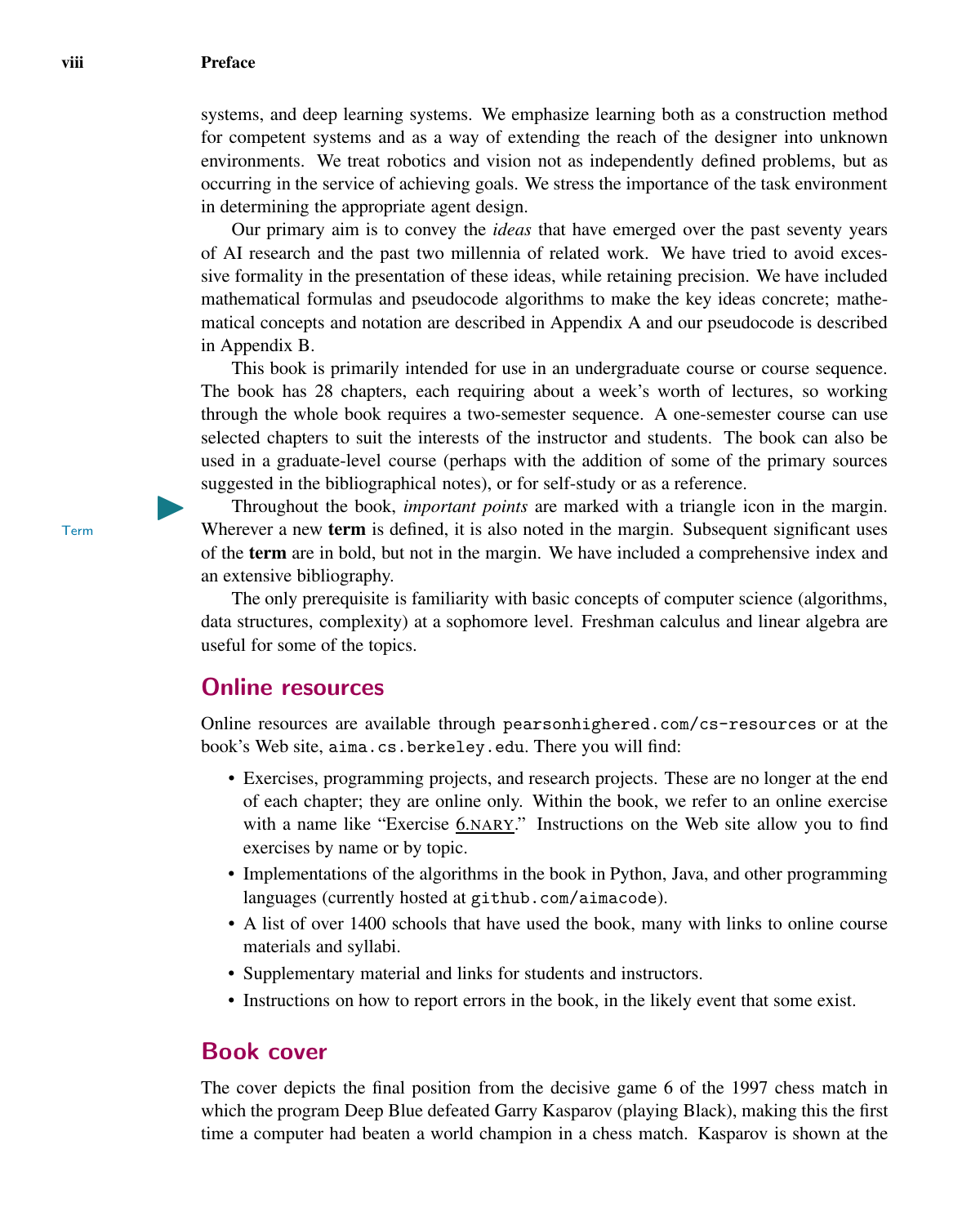top. To his right is a pivotal position from the second game of the historic Go match between former world champion Lee Sedol and DeepMind's ALPHAGO program. Move 37 by ALPHAGO violated centuries of Go orthodoxy and was immediately seen by human experts as an embarrassing mistake, but it turned out to be a winning move. At top left is an Atlas humanoid robot built by Boston Dynamics. A depiction of a self-driving car sensing its environment appears between Ada Lovelace, the world's first computer programmer, and Alan Turing, whose fundamental work defined artificial intelligence. At the bottom of the chess board are a Mars Exploration Rover robot and a statue of Aristotle, who pioneered the study of logic; his planning algorithm from *De Motu Animalium* appears behind the authors' names. Behind the chess board is a probabilistic programming model used by the UN Comprehensive Nuclear-Test-Ban Treaty Organization for detecting nuclear explosions from seismic signals.

### Acknowledgments

It takes a global village to make a book. Over 600 people read parts of the book and made suggestions for improvement. The complete list is at aima.cs.berkeley.edu/ack.html; we are grateful to all of them. We have space here to mention only a few especially important contributors. First the contributing writers:

- Judea Pearl (Section 13.5, Causal Networks);
- Vikash Mansinghka (Section 15.3, Programs as Probability Models);
- Michael Wooldridge (Chapter 18, Multiagent Decision Making);
- Ian Goodfellow (Chapter 21, Deep Learning);
- Jacob Devlin and Ming-Wei Chang (Chapter 24, Deep Learning for Natural Language);
- Jitendra Malik and David Forsyth (Chapter 25, Computer Vision);
- Anca Dragan (Chapter 26, Robotics).

Then some key roles:

- Cynthia Yeung and Malika Cantor (project management);
- Julie Sussman and Tom Galloway (copyediting and writing suggestions);
- Omari Stephens (illustrations);
- Tracy Johnson (editor);
- Erin Ault and Rose Kernan (cover and color conversion);
- Nalin Chhibber, Sam Goto, Raymond de Lacaze, Ravi Mohan, Ciaran O'Reilly, Amit Patel, Dragomir Radiv, and Samagra Sharma (online code development and mentoring);
- Google Summer of Code students (online code development).

Stuart would like to thank his wife, Loy Sheflott, for her endless patience and boundless wisdom. He hopes that Gordon, Lucy, George, and Isaac will soon be reading this book after they have forgiven him for working so long on it. RUGS (Russell's Unusual Group of Students) have been unusually helpful, as always.

Peter would like to thank his parents (Torsten and Gerda) for getting him started, and his wife (Kris), children (Bella and Juliet), colleagues, boss, and friends for encouraging and tolerating him through the long hours of writing and rewriting.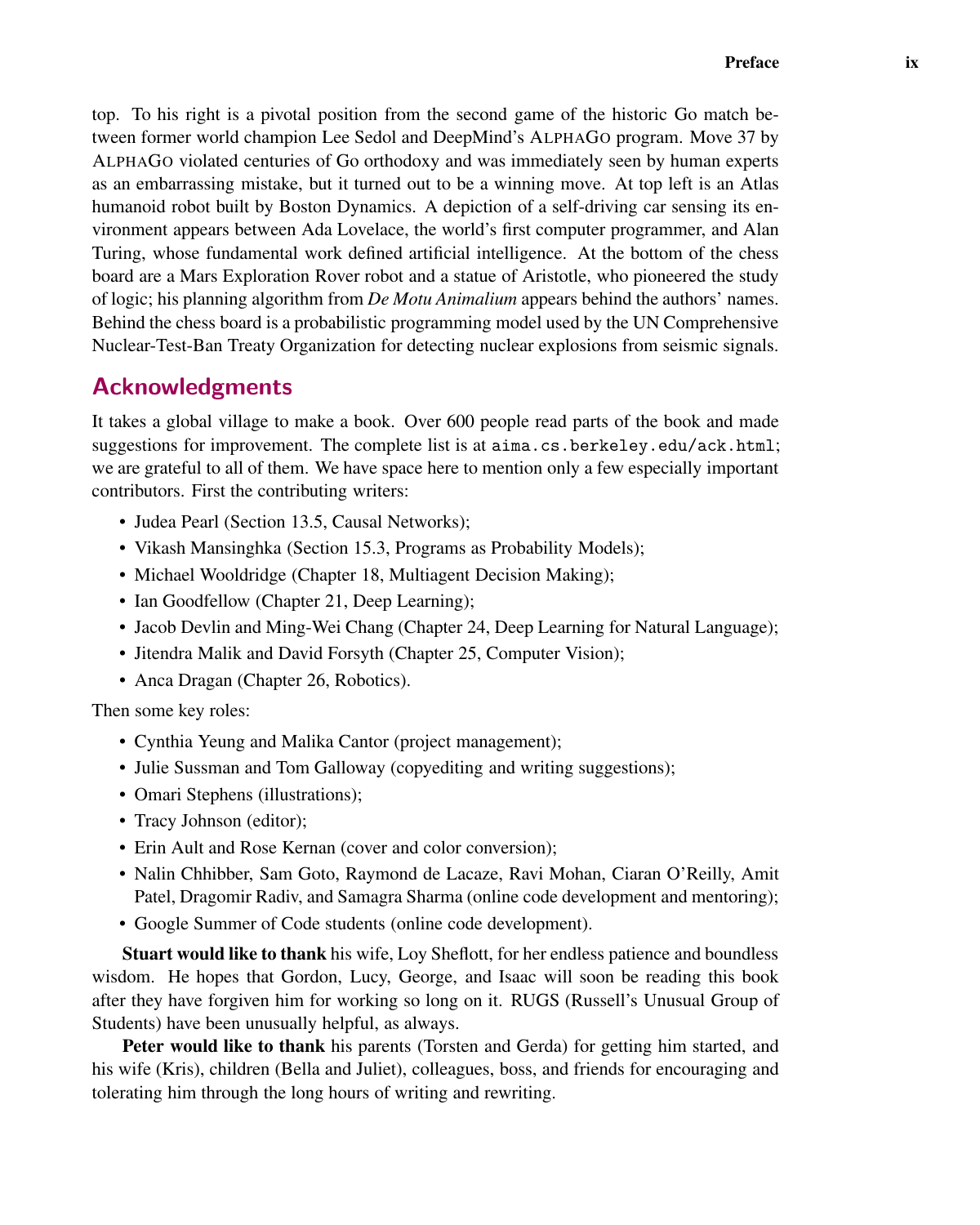# About the Authors

Stuart Russell was born in 1962 in Portsmouth, England. He received his B.A. with firstclass honours in physics from Oxford University in 1982, and his Ph.D. in computer science from Stanford in 1986. He then joined the faculty of the University of California at Berkeley, where he is a professor and former chair of computer science, director of the Center for Human-Compatible AI, and holder of the Smith–Zadeh Chair in Engineering. In 1990, he received the Presidential Young Investigator Award of the National Science Foundation, and in 1995 he was cowinner of the Computers and Thought Award. He is a Fellow of the American Association for Artificial Intelligence, the Association for Computing Machinery, and the American Association for the Advancement of Science, an Honorary Fellow of Wadham College, Oxford, and an Andrew Carnegie Fellow. He held the Chaire Blaise Pascal in Paris from 2012 to 2014. He has published over 300 papers on a wide range of topics in artificial intelligence. His other books include *The Use of Knowledge in Analogy and Induction*, *Do the Right Thing: Studies in Limited Rationality* (with Eric Wefald), and *Human Compatible: Artificial Intelligence and the Problem of Control*.

Peter Norvig is currently a Director of Research at Google, Inc., and was previously the director responsible for the core Web search algorithms. He co-taught an online AI class that signed up 160,000 students, helping to kick off the current round of massive open online classes. He was head of the Computational Sciences Division at NASA Ames Research Center, overseeing research and development in artificial intelligence and robotics. He received a B.S. in applied mathematics from Brown University and a Ph.D. in computer science from Berkeley. He has been a professor at the University of Southern California and a faculty member at Berkeley and Stanford. He is a Fellow of the American Association for Artificial Intelligence, the Association for Computing Machinery, the American Academy of Arts and Sciences, and the California Academy of Science. His other books are *Paradigms of AI Programming: Case Studies in Common Lisp*, *Verbmobil: A Translation System for Face-to-Face Dialog*, and *Intelligent Help Systems for UNIX*.

The two authors shared the inaugural AAAI/EAAI Outstanding Educator award in 2016.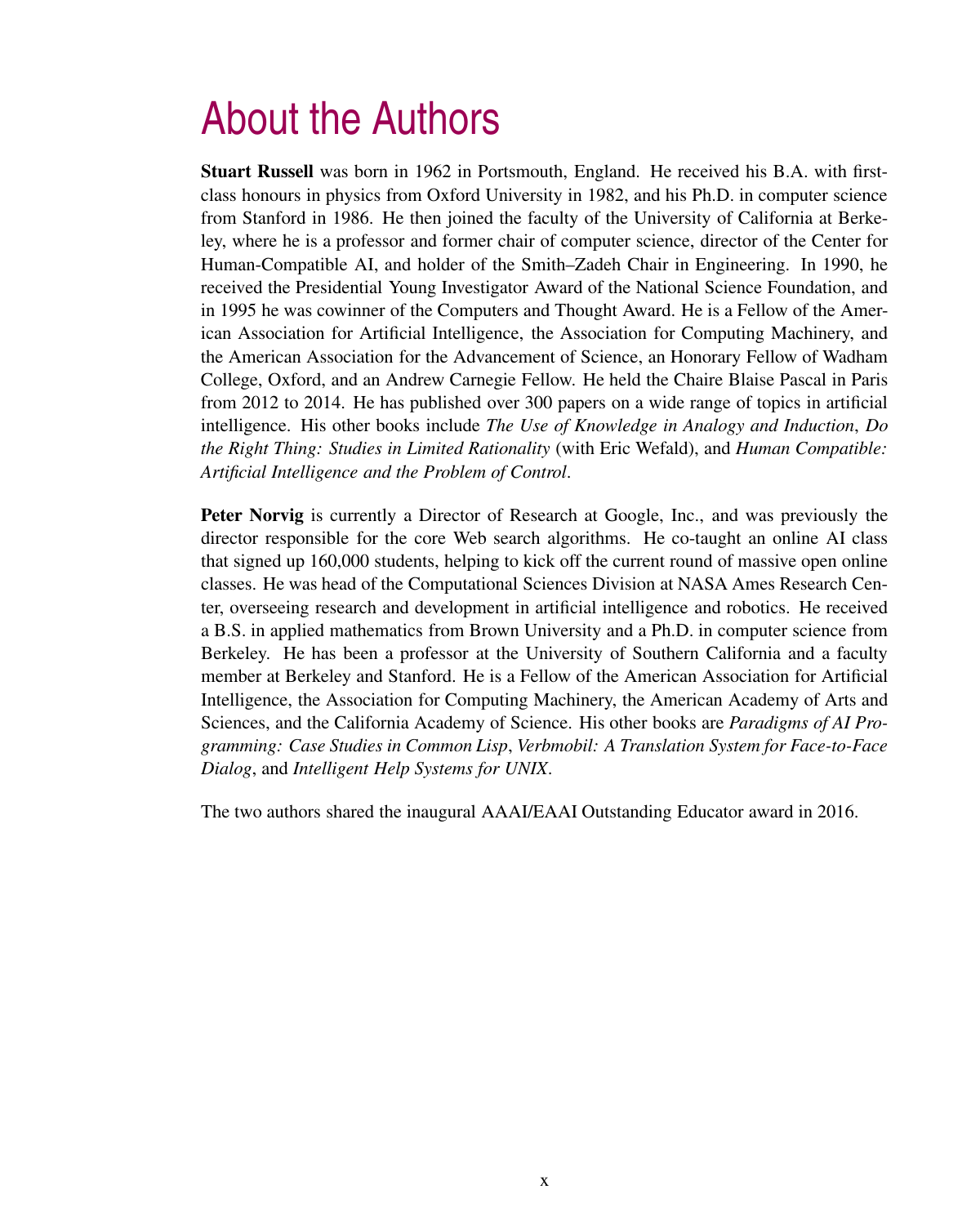# **Contents**

## I Artificial Intelligence

| 1. |     | <b>Introduction</b>                       |                |
|----|-----|-------------------------------------------|----------------|
|    | 1.1 |                                           | $\mathbf{1}$   |
|    | 1.2 |                                           | $\overline{5}$ |
|    | 1.3 |                                           | 17             |
|    | 1.4 |                                           | 27             |
|    | 1.5 |                                           | 31             |
|    |     |                                           | 34             |
|    |     |                                           |                |
|    |     |                                           | 35             |
| 2  |     | <b>Intelligent Agents</b>                 | 36             |
|    | 2.1 |                                           |                |
|    | 2.2 | Good Behavior: The Concept of Rationality | 39             |
|    | 2.3 |                                           | 36<br>42       |
|    | 2.4 |                                           | 47             |
|    |     |                                           | 60             |

## II Problem-solving

| 3                       |                                       | <b>Solving Problems by Searching</b>          | 63  |  |  |
|-------------------------|---------------------------------------|-----------------------------------------------|-----|--|--|
|                         | 3.1                                   |                                               | 63  |  |  |
|                         | 3.2                                   |                                               | 66  |  |  |
|                         | 3.3                                   |                                               | 71  |  |  |
|                         | 3.4                                   |                                               | 76  |  |  |
|                         | 3.5                                   |                                               | 84  |  |  |
|                         | 3.6                                   |                                               | 97  |  |  |
|                         |                                       |                                               | 104 |  |  |
|                         |                                       |                                               | 106 |  |  |
| $\overline{\mathbf{4}}$ | <b>Search in Complex Environments</b> |                                               |     |  |  |
|                         | 4.1                                   |                                               | 110 |  |  |
|                         | 4.2                                   |                                               | 119 |  |  |
|                         | 4.3                                   |                                               | 122 |  |  |
|                         | 4.4                                   | Search in Partially Observable Environments   | 126 |  |  |
|                         | 4.5                                   | Online Search Agents and Unknown Environments | 134 |  |  |
|                         |                                       |                                               | 141 |  |  |
|                         |                                       |                                               | 142 |  |  |
| 5                       |                                       | <b>Adversarial Search and Games</b>           | 146 |  |  |
|                         | 5.1                                   |                                               | 146 |  |  |
|                         | 5.2                                   |                                               | 148 |  |  |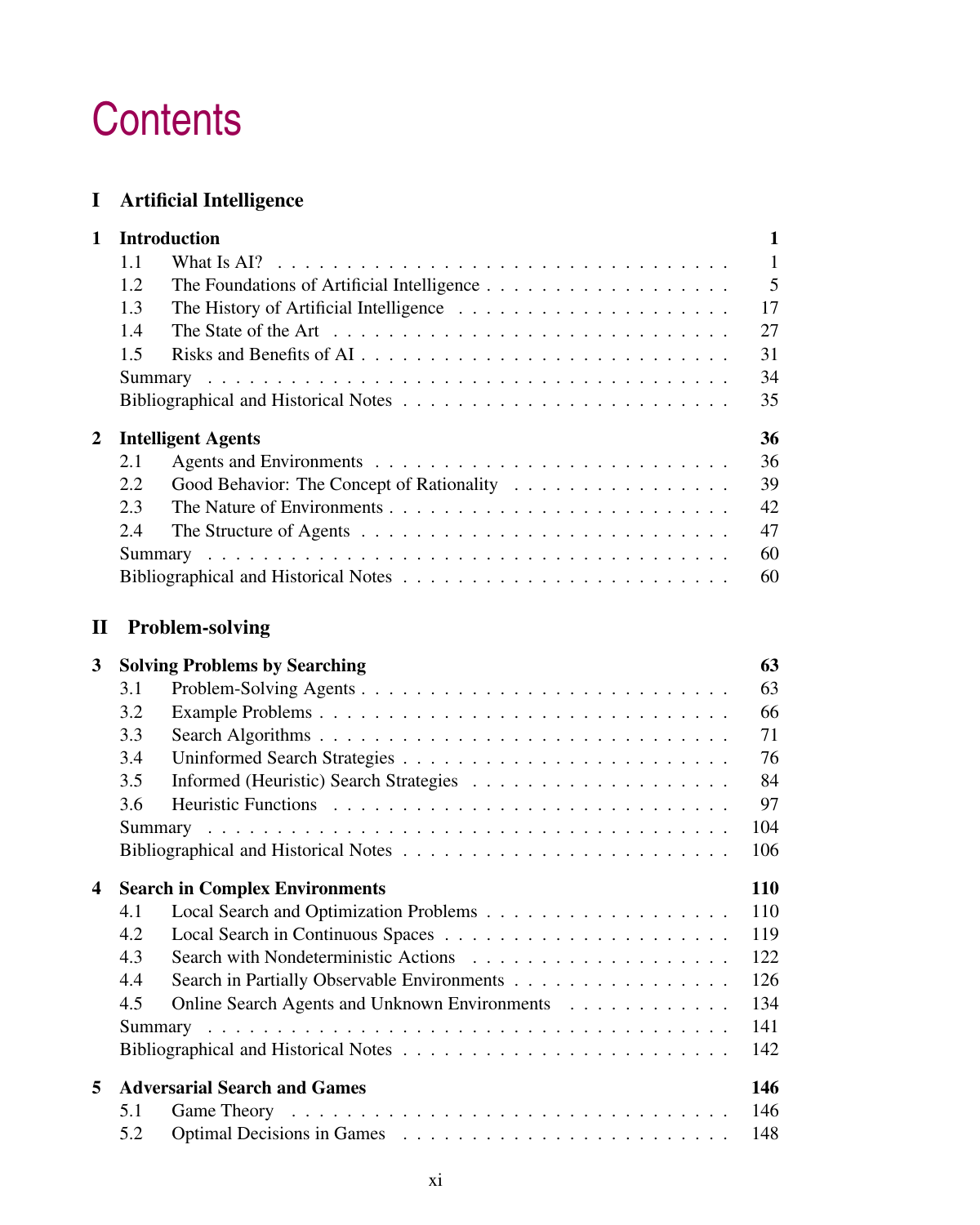|   | 5.3 |                                         | 156        |
|---|-----|-----------------------------------------|------------|
|   | 5.4 |                                         | 161        |
|   | 5.5 |                                         | 164        |
|   | 5.6 |                                         | 168        |
|   | 5.7 |                                         | 173        |
|   |     |                                         | 174        |
|   |     |                                         | 175        |
| 6 |     | <b>Constraint Satisfaction Problems</b> | <b>180</b> |
|   | 6.1 |                                         | 180        |
|   | 6.2 |                                         | 185        |
|   | 6.3 |                                         | 191        |
|   | 6.4 |                                         | 197        |
|   | 6.5 |                                         | 199        |
|   |     |                                         | 203        |
|   |     |                                         | 204        |
| Ш |     | Knowledge, reasoning, and planning      |            |
| 7 |     | <b>Logical Agents</b>                   | 208        |
|   | 7.1 |                                         | 209        |

|   | 7.1 |                                            | 209 |
|---|-----|--------------------------------------------|-----|
|   | 7.2 |                                            | 210 |
|   | 7.3 |                                            | 214 |
|   | 7.4 | Propositional Logic: A Very Simple Logic   | 217 |
|   | 7.5 |                                            | 222 |
|   | 7.6 |                                            | 232 |
|   | 7.7 |                                            | 237 |
|   |     |                                            | 246 |
|   |     |                                            | 247 |
| 8 |     | <b>First-Order Logic</b>                   | 251 |
|   | 8.1 |                                            | 251 |
|   | 8.2 |                                            | 256 |
|   | 8.3 |                                            | 265 |
|   | 8.4 | Knowledge Engineering in First-Order Logic | 271 |
|   |     |                                            | 277 |
|   |     |                                            | 278 |
| 9 |     | <b>Inference in First-Order Logic</b>      | 280 |
|   | 9.1 |                                            | 280 |
|   | 9.2 |                                            | 282 |
|   | 9.3 |                                            | 286 |
|   | 9.4 |                                            | 293 |
|   | 9.5 |                                            | 298 |
|   |     |                                            | 309 |
|   |     |                                            | 310 |
|   |     |                                            |     |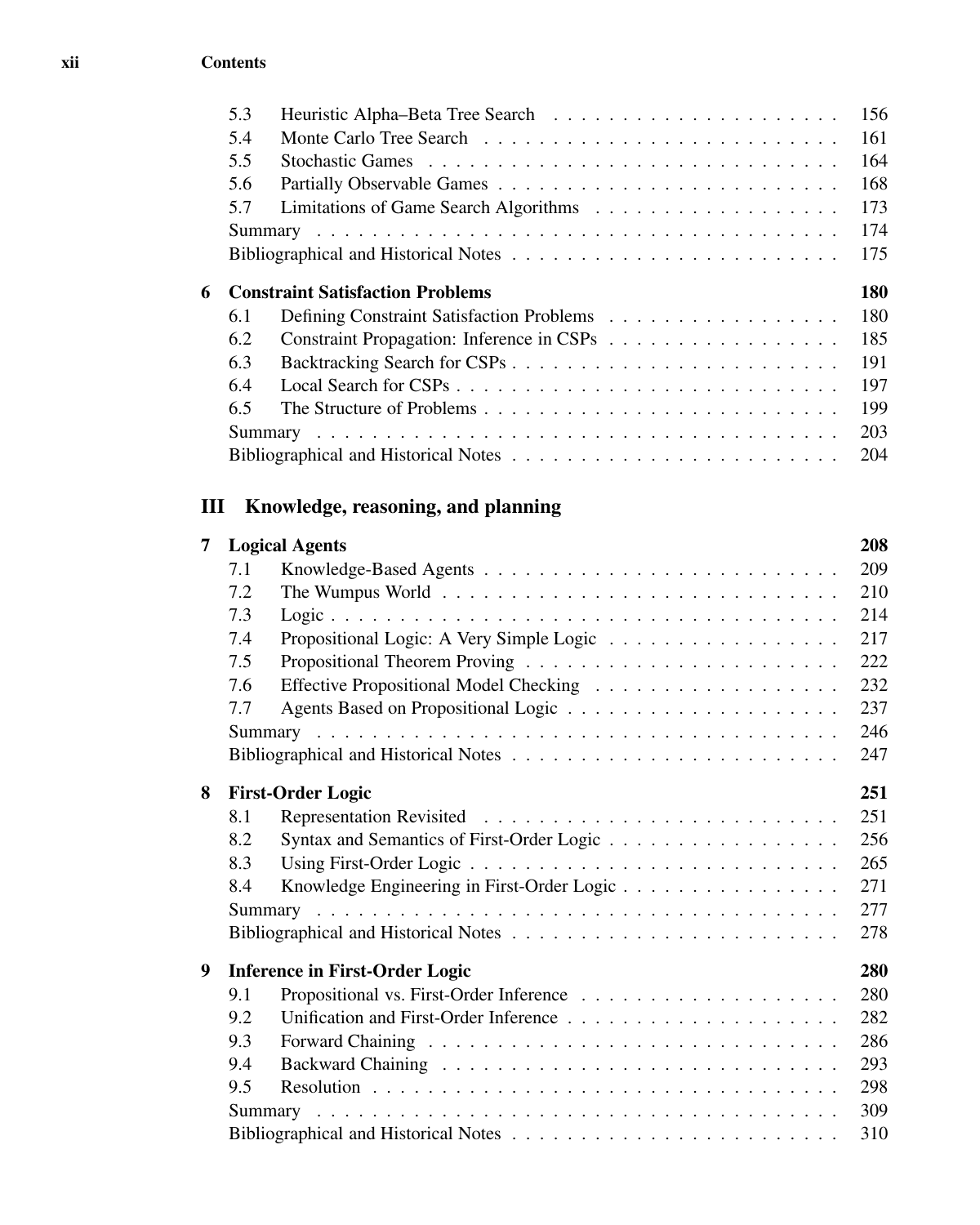|      | <b>10 Knowledge Representation</b>              | 314 |
|------|-------------------------------------------------|-----|
| 10.1 |                                                 | 314 |
| 10.2 |                                                 | 317 |
| 10.3 |                                                 | 322 |
| 10.4 |                                                 | 326 |
| 10.5 |                                                 | 329 |
| 10.6 |                                                 | 333 |
|      |                                                 | 337 |
|      |                                                 | 338 |
|      | 11 Automated Planning                           | 344 |
| 11.1 |                                                 | 344 |
| 11.2 |                                                 | 348 |
| 11.3 |                                                 | 353 |
| 11.4 |                                                 | 356 |
| 11.5 | Planning and Acting in Nondeterministic Domains | 365 |
| 11.6 |                                                 | 374 |
| 11.7 |                                                 | 378 |
|      |                                                 | 379 |
|      |                                                 | 380 |

## IV Uncertain knowledge and reasoning

|      | <b>12 Quantifying Uncertainty</b>             | 385 |
|------|-----------------------------------------------|-----|
| 12.1 |                                               | 385 |
| 12.2 |                                               | 388 |
| 12.3 |                                               | 395 |
| 12.4 |                                               | 397 |
| 12.5 |                                               | 399 |
| 12.6 |                                               | 402 |
| 12.7 |                                               | 404 |
|      |                                               | 407 |
|      |                                               | 408 |
|      | 13 Probabilistic Reasoning                    | 412 |
| 13.1 | Representing Knowledge in an Uncertain Domain | 412 |
| 13.2 |                                               | 414 |
| 13.3 |                                               | 427 |
| 13.4 | Approximate Inference for Bayesian Networks   | 435 |
| 13.5 |                                               | 449 |
|      |                                               | 453 |
|      |                                               | 454 |
|      | 14 Probabilistic Reasoning over Time          | 461 |
| 14.1 |                                               | 461 |
| 14.2 |                                               | 465 |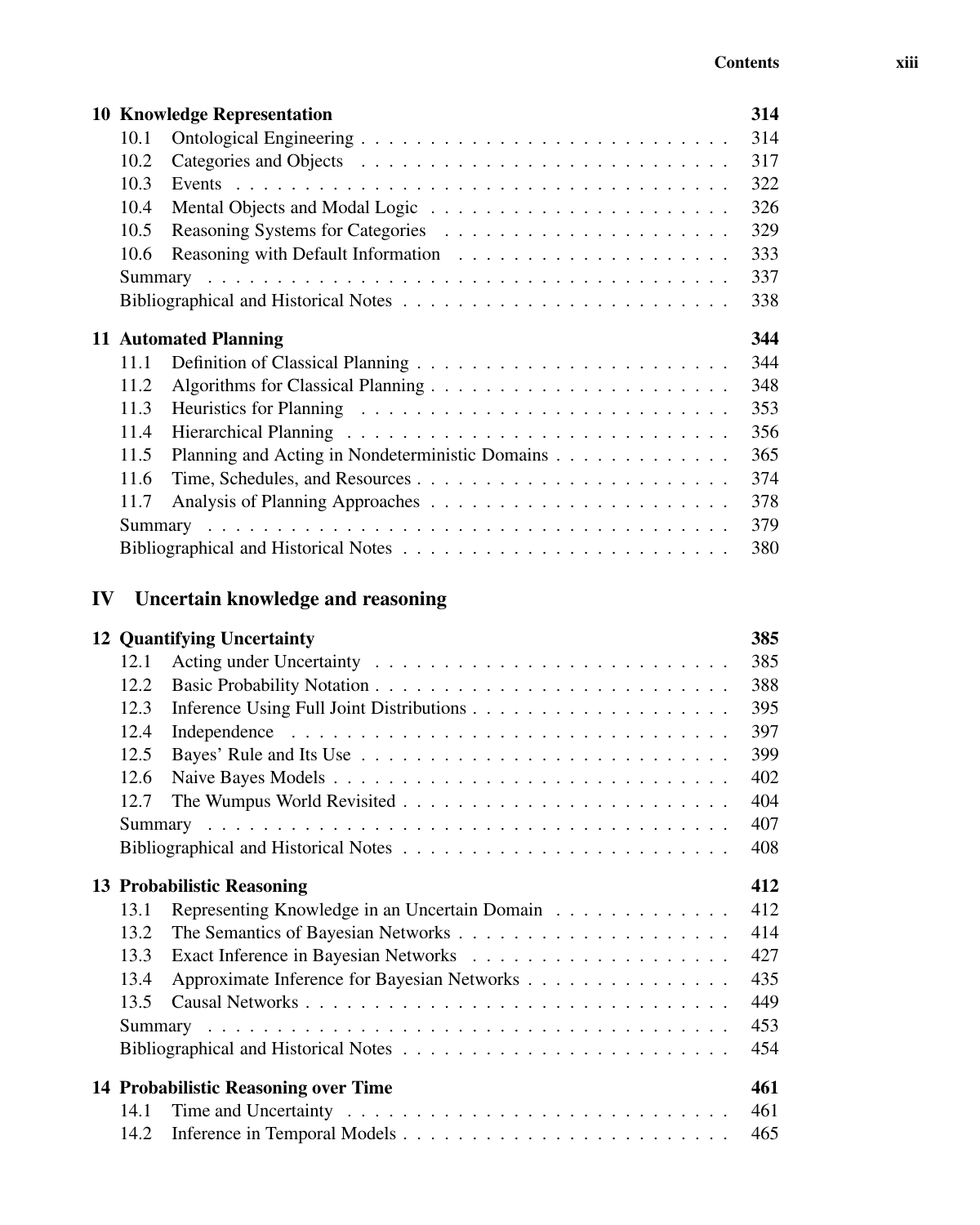### xiv Contents

|   | 14.3                                                    | 473 |
|---|---------------------------------------------------------|-----|
|   | 14.4                                                    | 479 |
|   | 14.5                                                    | 485 |
|   |                                                         | 496 |
|   |                                                         | 497 |
|   | 15 Probabilistic Programming                            | 500 |
|   | 15.1                                                    | 501 |
|   | 15.2                                                    | 507 |
|   | 15.3                                                    | 514 |
|   | 15.4                                                    | 519 |
|   |                                                         | 523 |
|   |                                                         | 524 |
|   | <b>16 Making Simple Decisions</b>                       | 528 |
|   | 16.1<br>Combining Beliefs and Desires under Uncertainty | 528 |
|   | 16.2                                                    | 529 |
|   | 16.3                                                    | 532 |
|   | 16.4                                                    | 540 |
|   | 16.5                                                    | 544 |
|   | 16.6                                                    | 547 |
|   | 16.7                                                    | 553 |
|   |                                                         | 557 |
|   |                                                         | 557 |
|   | <b>17 Making Complex Decisions</b>                      | 562 |
|   | 17.1                                                    | 562 |
|   | 17.2                                                    | 572 |
|   | 17.3                                                    | 581 |
|   | 17.4                                                    | 588 |
|   | 17.5                                                    | 590 |
|   |                                                         | 595 |
|   |                                                         | 596 |
|   | <b>18 Multiagent Decision Making</b>                    | 599 |
|   | 18.1                                                    | 599 |
|   | 18.2                                                    | 605 |
|   | 18.3                                                    | 626 |
|   | 18.4                                                    | 632 |
|   |                                                         | 645 |
|   |                                                         | 646 |
| V | <b>Machine Learning</b>                                 |     |
|   |                                                         |     |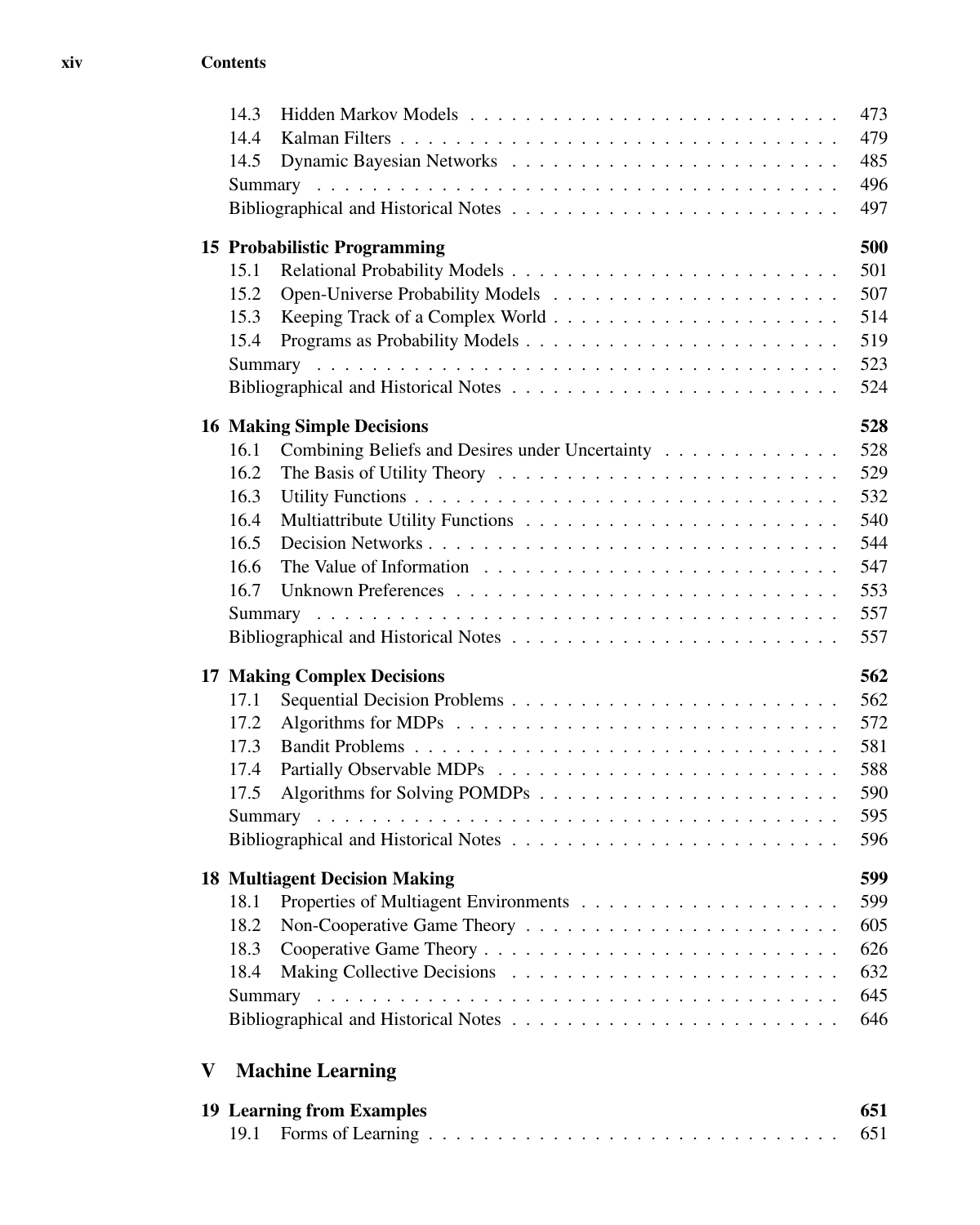| 19.2 |                                                   | 653 |
|------|---------------------------------------------------|-----|
| 19.3 |                                                   | 657 |
| 19.4 |                                                   | 665 |
| 19.5 |                                                   | 672 |
| 19.6 |                                                   | 676 |
| 19.7 |                                                   | 686 |
| 19.8 |                                                   | 696 |
| 19.9 |                                                   | 704 |
|      |                                                   | 714 |
|      |                                                   | 715 |
|      | <b>20 Learning Probabilistic Models</b>           | 721 |
| 20.1 |                                                   | 721 |
| 20.2 |                                                   | 724 |
| 20.3 | Learning with Hidden Variables: The EM Algorithm  | 737 |
|      |                                                   | 746 |
|      |                                                   | 747 |
|      | 21 Deep Learning                                  | 750 |
| 21.1 |                                                   | 751 |
| 21.2 |                                                   | 756 |
| 21.3 |                                                   | 760 |
| 21.4 |                                                   | 765 |
| 21.5 |                                                   | 768 |
| 21.6 |                                                   | 772 |
| 21.7 | Unsupervised Learning and Transfer Learning       | 775 |
| 21.8 |                                                   | 782 |
|      |                                                   | 784 |
|      |                                                   | 785 |
|      | 22 Reinforcement Learning                         | 789 |
| 22.1 |                                                   | 789 |
| 22.2 |                                                   | 791 |
| 22.3 |                                                   | 797 |
| 22.4 | Generalization in Reinforcement Learning          | 803 |
| 22.5 | Policy Search                                     | 810 |
| 22.6 | Apprenticeship and Inverse Reinforcement Learning | 812 |
| 22.7 |                                                   | 815 |
|      |                                                   | 818 |
|      |                                                   | 819 |
|      |                                                   |     |

## VI Communicating, perceiving, and acting

|  | 23 Natural Language Processing | 823 |
|--|--------------------------------|-----|
|  |                                |     |
|  |                                |     |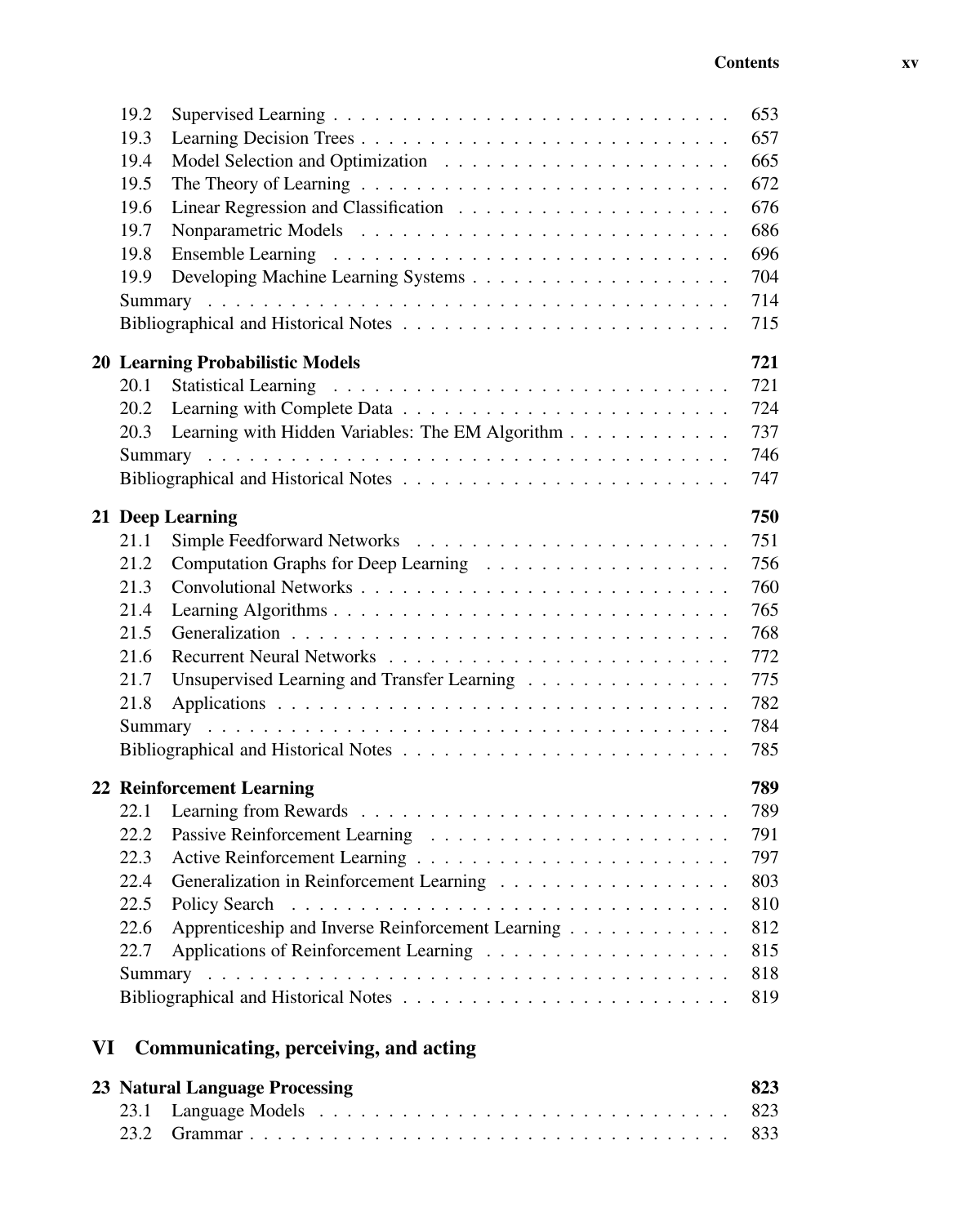| 23.3        |                                                                                             | 835 |
|-------------|---------------------------------------------------------------------------------------------|-----|
| 23.4        |                                                                                             | 841 |
| 23.5        |                                                                                             | 845 |
| 23.6        |                                                                                             | 849 |
|             |                                                                                             | 850 |
|             |                                                                                             | 851 |
|             | 24 Deep Learning for Natural Language Processing                                            | 856 |
| 24.1        |                                                                                             | 856 |
| 24.2        |                                                                                             | 860 |
| 24.3        |                                                                                             | 864 |
| 24.4        |                                                                                             | 868 |
| 24.5        |                                                                                             | 871 |
| 24.6        |                                                                                             | 875 |
|             |                                                                                             | 878 |
|             |                                                                                             | 878 |
|             |                                                                                             |     |
|             | 25 Computer Vision                                                                          | 881 |
| 25.1        |                                                                                             | 881 |
| 25.2        |                                                                                             | 882 |
| 25.3        |                                                                                             | 888 |
| 25.4        |                                                                                             | 895 |
| 25.5        |                                                                                             | 899 |
| 25.6        | The 3D World $\ldots \ldots \ldots \ldots \ldots \ldots \ldots \ldots \ldots \ldots \ldots$ | 901 |
| 25.7        |                                                                                             | 906 |
|             |                                                                                             | 919 |
|             |                                                                                             | 920 |
| 26 Robotics |                                                                                             | 925 |
| 26.1        |                                                                                             | 925 |
| 26.2        |                                                                                             | 926 |
| 26.3        | What kind of problem is robotics solving? $\ldots \ldots \ldots \ldots \ldots$              | 930 |
| 26.4        |                                                                                             | 931 |
| 26.5        |                                                                                             | 938 |
| 26.6        |                                                                                             | 956 |
| 26.7        |                                                                                             | 958 |
| 26.8        |                                                                                             | 961 |
| 26.9        |                                                                                             | 968 |
|             |                                                                                             | 971 |
|             |                                                                                             | 974 |
|             |                                                                                             | 975 |
|             |                                                                                             |     |

## VII Conclusions

|  | 27 Philosophy, Ethics, and Safety of AI | 981 |
|--|-----------------------------------------|-----|
|  |                                         | 981 |